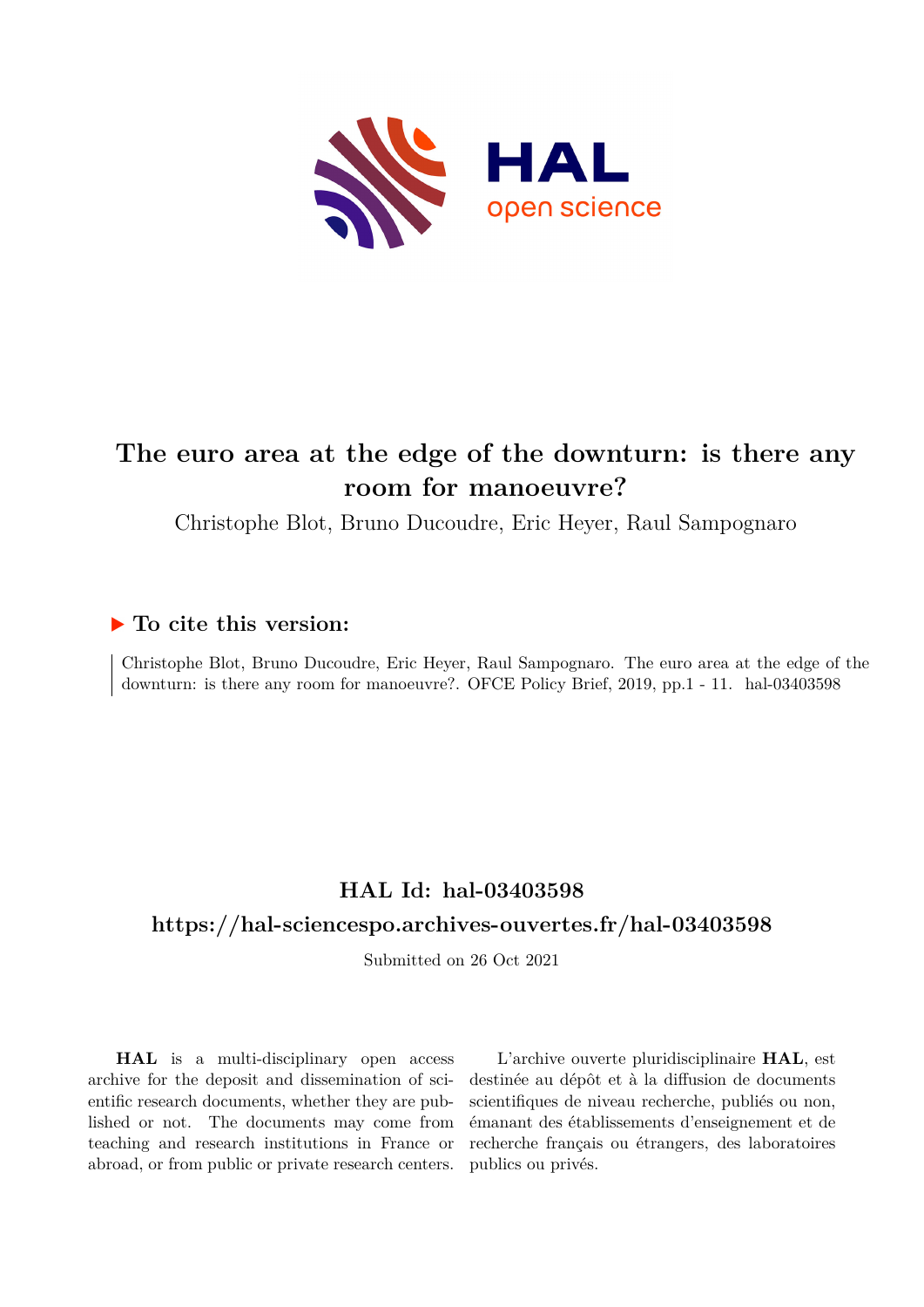

*policy brief* **60** 12 December 2019

# The euro area at the edge of the downturn: Is there any room for manoeuvre?

**[Christophe Blot,](https://www.ofce.sciences-po.fr/pages-chercheurs/page.php?id=5) [Bruno Ducoudré,](https://www.ofce.sciences-po.fr/pages-chercheurs/page.php?id=10) [Éric Heyer, and](https://www.ofce.sciences-po.fr/pages-chercheurs/page.php?id=15) [Raul Sampognaro](https://www.ofce.sciences-po.fr/pages-chercheurs/page.php?id=109)** *Sciences Po, OFCE*

> This *Policy brief* presents the last OFCE forecasts on the euro area countries and addresses the issue of margins for manoeuvre to cope with an extended period of economic slowdown in the area. Will fiscal rules fetter policy reaction? We forecast a growth rate of 1.2%, but negative risks remain substantial. We then discuss public debt evolution and compute the fiscal policies necessary to reach a 60% public debt over GDP target in 2040. The fiscal consolidation appears unrealistic in some countries, questioning the credibility of this target. In addition, we investigate the (moderate) effect of interest rate on the fiscal consolidation requirement. Finally, the very notion of fiscal space will depend on the speed of adjustment of public debt and on the level of interest rates.

Economic activity in the euro area has shown some signs of cooling down since 2017. The year-over-year GDP has increased by 1.2% in 2019-Q3 against 1.6% a year ago and 3% at the end of 2017. The rise in US tariffs, Brexit's negotiations, the slowing down of Chinese demand and the crisis in the automobile industry have contributed to the deterioration of the confidence indicators, mainly in the manufacturing sector, have increased uncertainty and pushed down world trade.

 The economic outlook is still expected to be sluggish in 2020 with growth at 1.2% in the euro area. According to our forecasts, European countries would avoid a recession, but risks of a further decline in growth remain important and raise the question of fiscal and monetary rooms for manoeuvre to dampen additional shocks or a more pronounced slowdown. Fiscal policies are actually constrained by rules, including the aim to reduce the debt-to-GDP ratio to 60%. Under the current rules, the existence of fiscal space relies on former consolidation and shifts in interest rates. As the ECB is expected to maintain an expansionary monetary policy stance, interest rates would remain low for long. Lower sovereign rates will give governments more leeway to expand demand, if needed to stabilize growth, or to finance public investment (see *Policy brief* on Public Investment) or a Green (New) Deal (see *Policy brief* on Green New Deal) without necessarily challenging the path of public debt sustainability. At the European level, the existence of a fiscal space relies on the assessment of the relevant speed of reduction of public debt, more than a sustainability issue.

## **SciencesPo**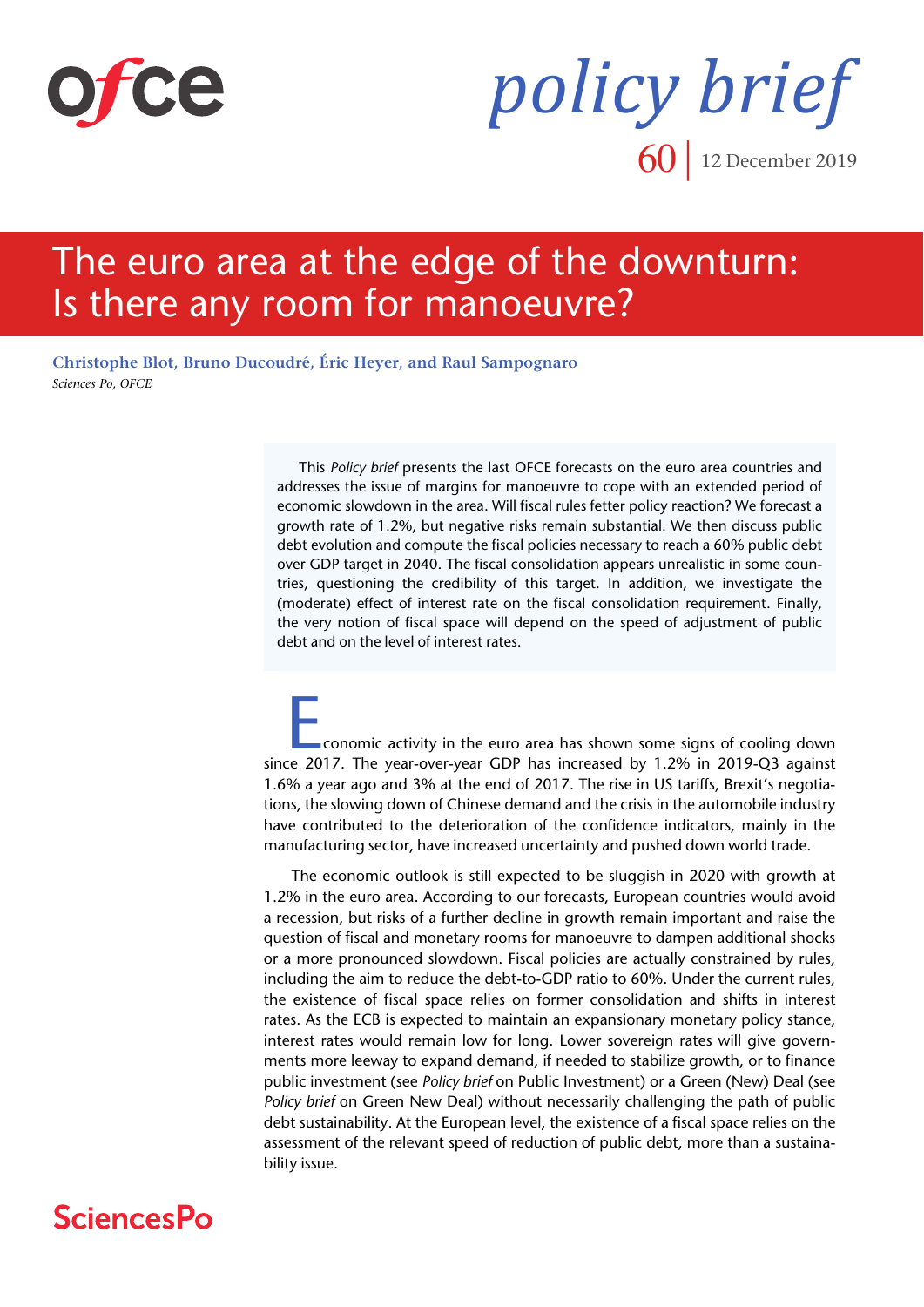### **An economic slowdown…**

Since the end of 2018, activity in the euro area was dragged down by the economic situation in Germany which had so far been the main engine of growth. From the end of 2017 to the mid-2019 German growth dropped from 3.4% to 0.4% on a yearly basis (Figure 1). On a quarterly basis, GDP has even contracted slightly in the third quarter of 2018 and again in the second quarter of 2019. France and Spain were more resilient even though there was also a decline in GDP growth, while economic activity in Italy almost stands still.



#### Figure 1. **Growth in the main euro area countries**

## **… explained by global factors…**

Global and idiosyncratic factors explain the economic downturn. Though it has remained higher than in the euro area, activity has slowed down recently in the United States, in line with a gradual fading out of the fiscal support. In 2020, the fiscal stance would be back to neutrality in the US. Past measures would weigh down growth, that would reach 1.3% after 2.3% in 2019 and 2.9% in 2018. Among emerging countries, India and especially China will grow at slower pace. While the Indian downturn is mainly due to cyclical factors, the Chinese slowdown is more structural and related to the transition towards a more internal demand-oriented economy.

### Trade war and global uncertainty

Since the election of Donal Trump as President, the United States have reoriented radically their political strategy regarding international trade. Donald Trump imposed a wave of tariffs' increase on Chinese products. Consequently, trade between the United States and China plummeted but the US current account deficit has not reduced since it is mainly driven by a buoyant internal demand. However, European countries have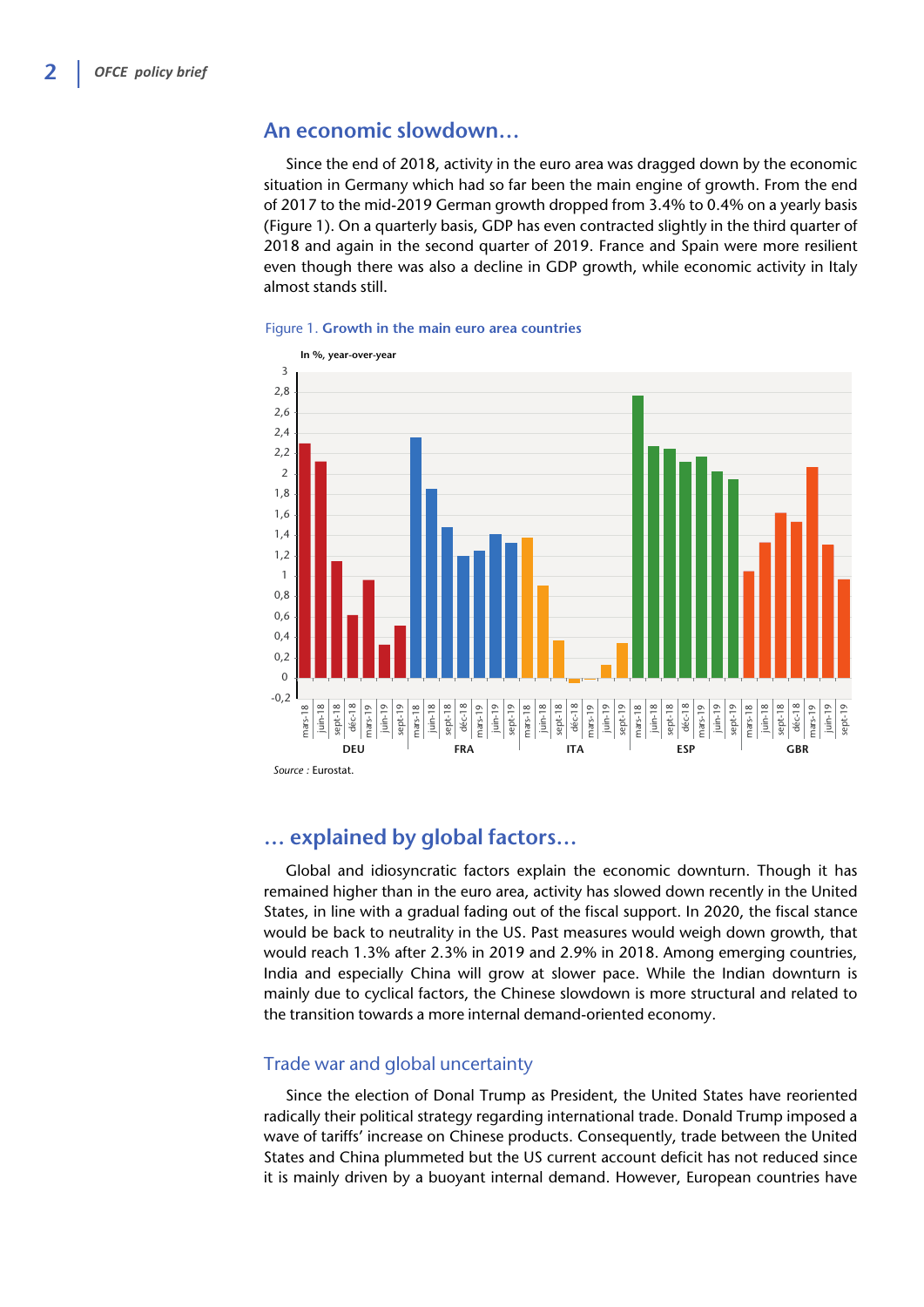not benefited from a shift in the US demand. Moreover, the European Union has also been subject to additional tariffs on its exports of steel and aluminium to the United States. In addition, in the context of the WTO dispute settlement procedure between Airbus and Boeing, the United States won the first round of the battle and will be allowed to impose sanctions against a list of European products. It is yet very likely that the European Union will in turn be allowed to increase its tariffs on US imports since Boeing also benefited from illegal subsidies. Finally, Donald Trump repeatedly pointed to the gap in the tariffs imposed by the European Union and by the United States in the car industry. If no sanctions have been taken for the moment, the threat remains and it is detrimental to the prospects for business opportunities and for investment.

Mounting mistrust on the future of trade and the global economic slowdown contribute to the fall in world imports in industrialized and emerging countries in Q2 2019 (Figure 2). In Europe, uncertainty rose with tensions around the Brexit. If the United Kingdom and the European Union have finally come to a deal avoiding a disruptive exit the final outcome has long remained uncertain. Besides, the conditions of the divorce have not been settled yet by the current deal and the future relations between the UK and the UE have still to be sketched.



#### Figure 2. **World trade growth**

#### Crisis in the automobile industry

The current slowdown is particularly obvious in the automobile industry. In 2018, the adoption of new standards caused severe disruptions in production, new cars registrations and sales. However, it seems that the crisis is structural and that the sector's supply will be impaired for several years. The *dieselgate* scandal has weakened the sector and sparked distrust for diesel engines. More generally, the place of the automobile in our society comes under question as many big cities are planning to ban partially or completely the use of motor vehicles at a relatively short horizon. Considering these announcements, consumers may be tempted to delay the replacement of their vehicle and wait for the introduction of more efficient and cheaper electric vehicles. The result is a lasting decline in car demand while manufacturers adapt their supply. Global sales have already contracted, mainly because of declining Chinese demand. The automo-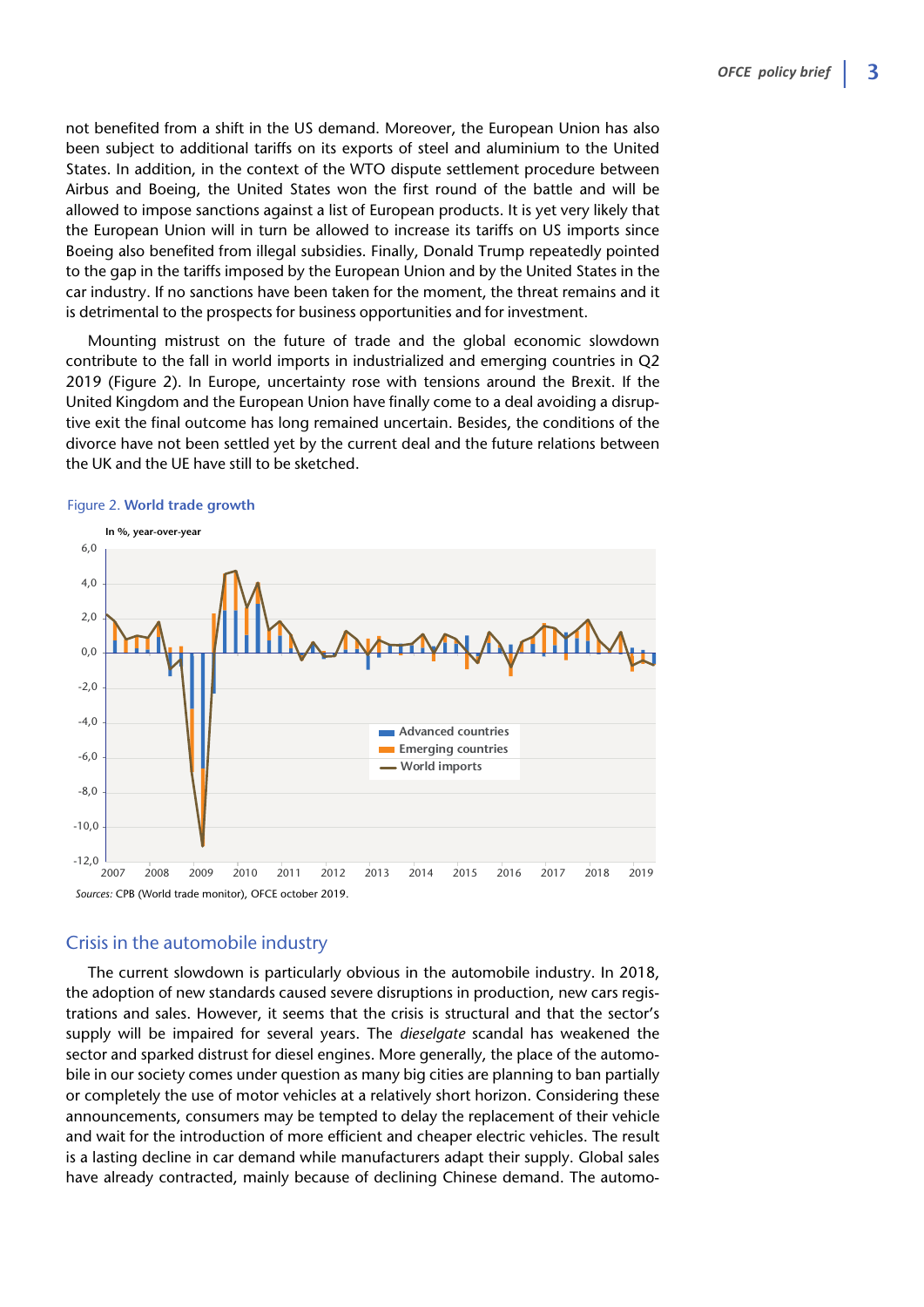bile industry plays an important role in the European Union. According to the European Commission, 2.6 million people work directly in manufacturing of motor vehicles hence representing 8.5% of EU employment in the manufacturing sector.

In comparison with other EU car producers, Germany is the most exposed country to the automobile shock. The sector accounts for a higher share of the production and German firms are also more involved in the production of vehicles that suffer from the Chinese slowdown and from tariff threats by the US administration as they are significantly more open to those markets.

## **… and domestic factors**

Italy and Spain have gone through a severe political crisis whose effects on growth have been very different. In Italy, the coalition formed by the 5-Star Movement and the League – two political parties which are critical towards European policy and institutions – sought to carry out a fiscal stimulus that would have circumvented the European fiscal rules and resulted in an increase of net government lending. It led to a showdown between the Italian government and the European Commission that threatened to place Italy under an excessive deficit procedure. With public debt exceeding 130% of GDP, market fears over the sustainability of Italian public finances have also resurfaced. Sovereign yield rose from 1.8% in early 2018 to 3.6% in October before falling back again (Figure 3). The fiscal impulse turned out to be less ambitious than initially announced and tensions with the Commission eased. Interest rates declined sharply to below 0.9% in September. There is still a risk premium on the Italian yield, around 1.4 point relative to the German sovereign yield. Besides, the coalition was weak and the leader of the League, Matteo Salvini, resigned in August. Since then, a new coalition has settled, partying the 5-Star Movement and the Democratic Party. If the fiscal programme of the new coalition seems to be more compatible with the fiscal rules, the government still relies on a fragile political compromise. The relief could be short-lived and the return of an EU-critical government cannot be excluded in the short run. On the one hand, the positive fiscal impulse may stimulate aggregate demand but, on the other hand the increase of interest rates spreads and the rise in uncertainty would have a negative impact.

Spain is also characterized by a political crisis since no absolute majority has been reached in Parliament for nearly four years now. Moreover, the Catalan crisis challenges the territorial integrity of Spain and makes the formation of a new coalition harder to achieve. Unlike Italy, this situation has not hindered the recovery so far whereas the lack of stable majority has made impossible to vote for some fiscal reforms. The 2018 budget measures were extended in 2019, resulting in a positive fiscal impulse that supported aggregate demand.

In France, social protests at the end of the year 2018 triggered a loss of confidence that may explain the sharp rise in the savings rate observed since. The government took new fiscal measures to support households' purchasing power in 2019 and 2020. Although, those measures have first triggered a rise in the savings rate, they would finally boost aggregate demand and contribute to the resilience of French growth.

Finally, the drought in Germany in the summer of 2018 lowered the level of the Rhine to a level that compromised the river traffic over an exceptionally long time. The river, crossing a major German industrial region, plays a key role in the transportation of goods, so that the weather conditions forced a transitory slowdown of manufacturing activity, adding to other negative shocks to amplify the weakening of growth from 2018.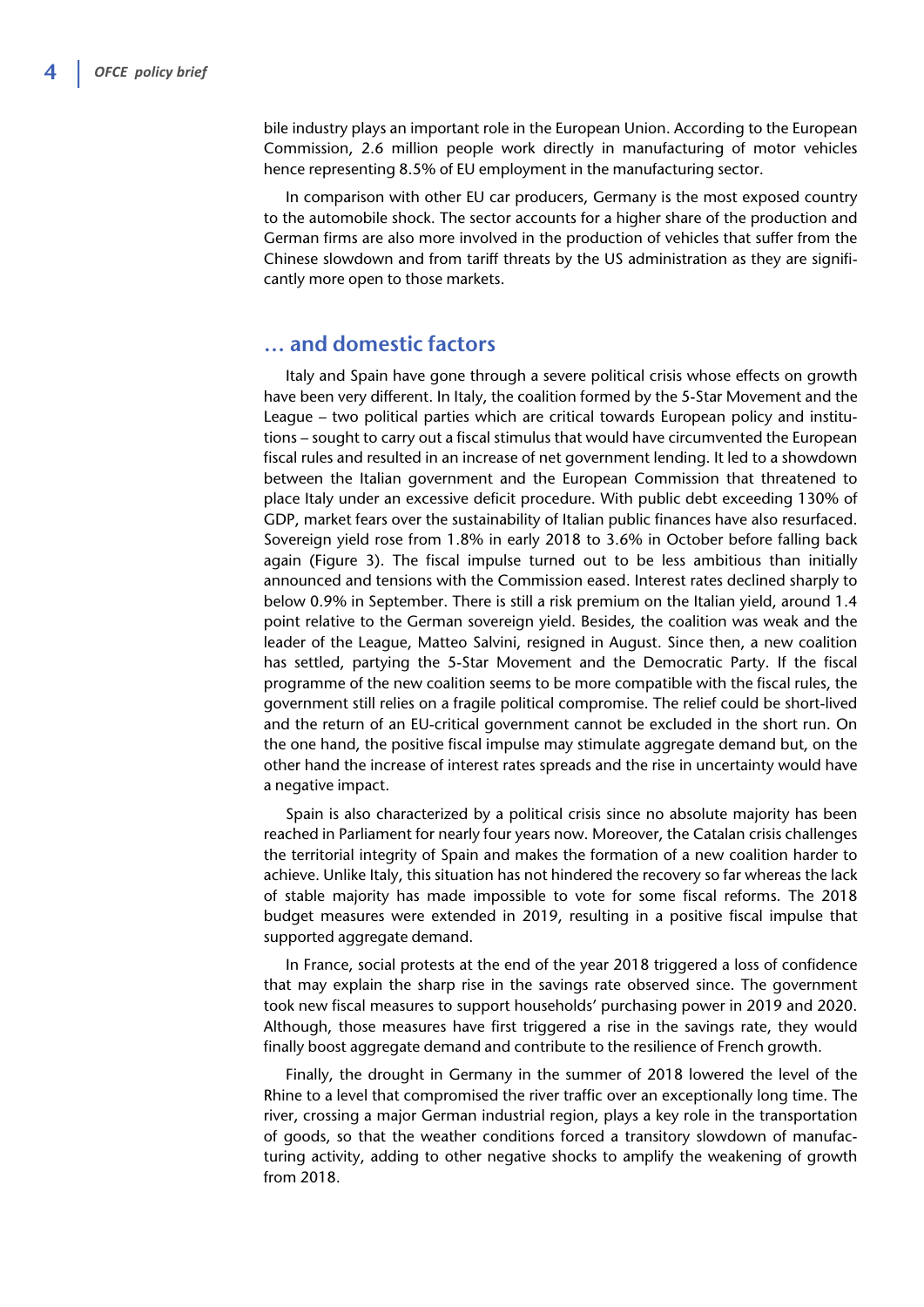

#### Figure 3. **Sovereign interest rates for Italy and Germany**

## **No recession but negative risks dominate**

The economic slowdown is in line with the deterioration of the economic sentiment since the beginning of 2018. The trend notably affects the manufacturing sector where surveys have shown a reversal of business confidence in emerging countries as well as in industrialized countries. Sentiment has not yet recovered, suggesting the intensification of the slowdown. It should be noted, however, that surveys of service sector firms' or of households' sentiment are generally less pessimistic than industry sectors' surveys.

According to our forecast scenario, the euro area would escape a recession in 2020 and we expect GDP to grow at 1.2% in 2020 as in 2019. The downturn would yet remain significant since GDP growth had reached 2.7% in 2017. Activity would still be dragged down by Germany and Italy. Those countries would contribute to 0.2 and 0.1 respectively to the annual growth of the euro area in 2020. The slowdown would be less marked in France, whose performance would be very close to that of the euro area in 2019 and 2020. For 2020, France would then become the main contributor of growth (0.3 point) in the euro area while the contribution of Spanish growth would amount to 0.2 point.

Even if a contained slowdown is expected, labour markets would be resilient. Unemployment would increase moderately in Germany but would continue to decline though slowly in countries where it was higher, such as France, Spain and Italy. The euro area unemployment rate would stabilize at 7.4% in 2020, falling by 0.1 percentage point after decreases by 0.7 and 0.9 point respectively in 2019 and 2018. In this context, wage and price pressures would remain limited. We expect inflation to stabilize at 1.3% for the euro area, well below the ECB's target. This will motivate the pursuit of an expansionary monetary policy stance and therefore the maintenance of low interest for a long time-span.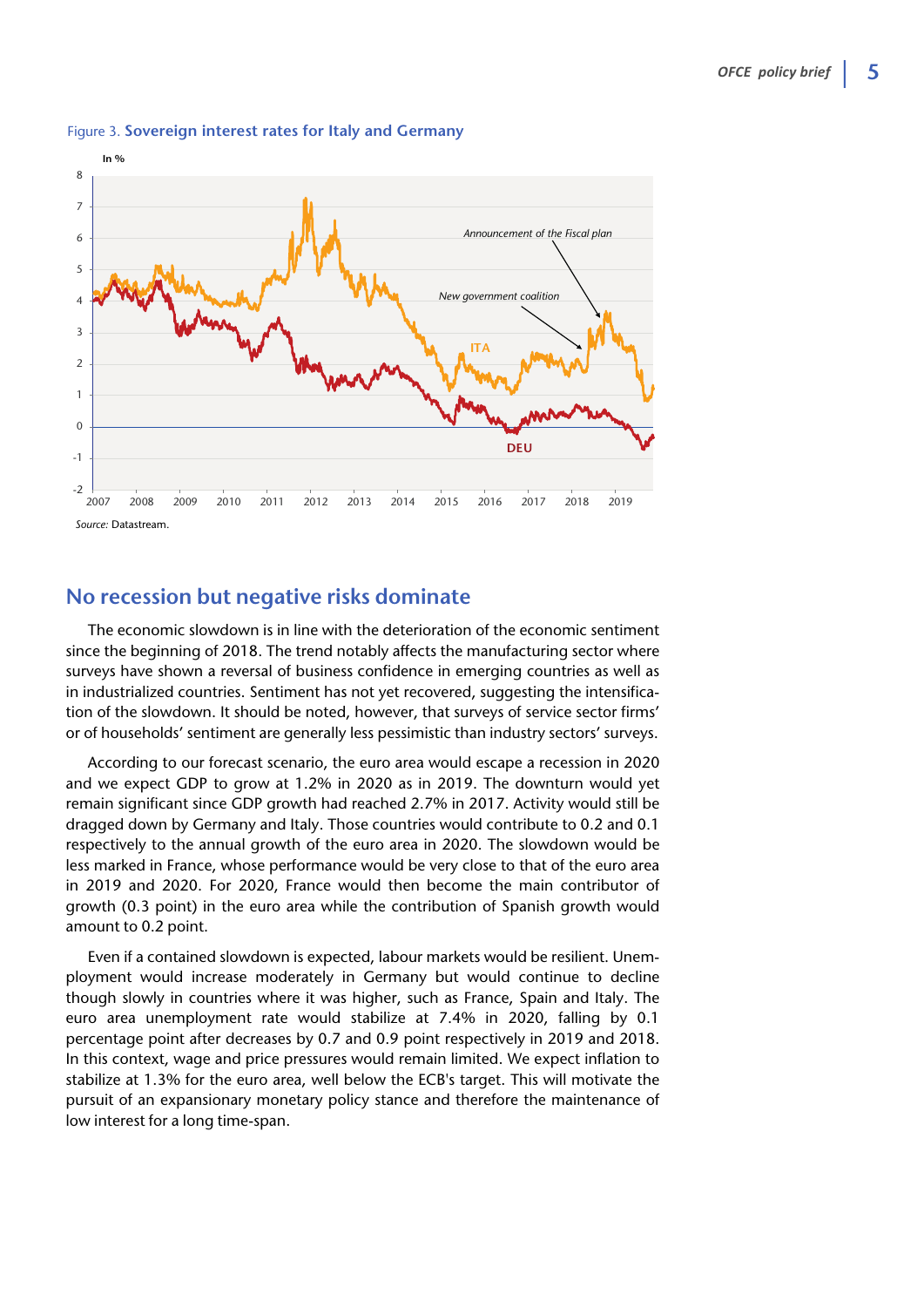#### **Is recovery over?**

Does the current slowdown reflect the end of the recovery in the euro area and the closing of the output gap? If it were the case, the growth path would converge to potential growth rate, which is generally supposed to be lower compared to the precrisis path. The economic downturn would then have occurred notwithstanding negative shocks to the euro area. Yet, these negative shocks are real and cannot be dismissed in the explanation of the current slowdown. Moreover, large uncertainties surround the growth rate of the potential output and consequently on the level of the output gap. The estimation of the output gap is yet crucial to identify whether there is still some growth "space" and whether the unemployment rate is close to the structural unemployment rate. For instance, output gap is evaluated to be positive in 2018 in the euro area according to the IMF and the European Commission whereas the OECD estimates suggest that it is still slightly negative (-0.4%). However, the interpretation of those figures should be cautious and a positive output gap should not always be considered as a situation of overheating of the economy. The concept of output gap varies across institutions so that it may be hard to reconcile those figures with the decline of inflation observed recently in the euro area. For instance, these institutions have changed their estimation of the output gap for 2007 without changing the level of inflation. Since 2014, the euro area has started to recover without triggering a rise in inflation. In average, it has reached 1.0% on average since January 2013, well below the 2% target set by the ECB. More recently, despite the estimates of the IMF and the European Commission of a positive output gap, inflation remains weak.

If we consider the inability of the ECB to reach its inflation target since the inception of the crisis, we can measure the gap between nominal GDP and the potential nominal GDP, which accounts for the 2% target for inflation.<sup>1</sup> This nominal output gap capturing the lack of inflation and the remaining production capacity would therefore provide a different picture of the economic outlook in the euro area.

An alternative analysis would consist in supplementing the real output gap by an assessment of the price differential with respect to a level compatible with the inflation target of the central bank. Assuming an inflation target of 2% for the euro area countries and cumulating on a sliding window of 3 years price inflation (that is, assuming prices adjust in level after 3 years), we calculate a nominal output gap reproduced in the Figure 4 below. It should be noted that at the time of the 2008 economic crisis,





For further details, see OFCE (2019), « Un sentier de croissance en ralentissement. Perspectives 2019-2021 pour l'économie mondiale et la zone euro », Part 1.5, *Revue de l'OFCE*, 163.

**1.**

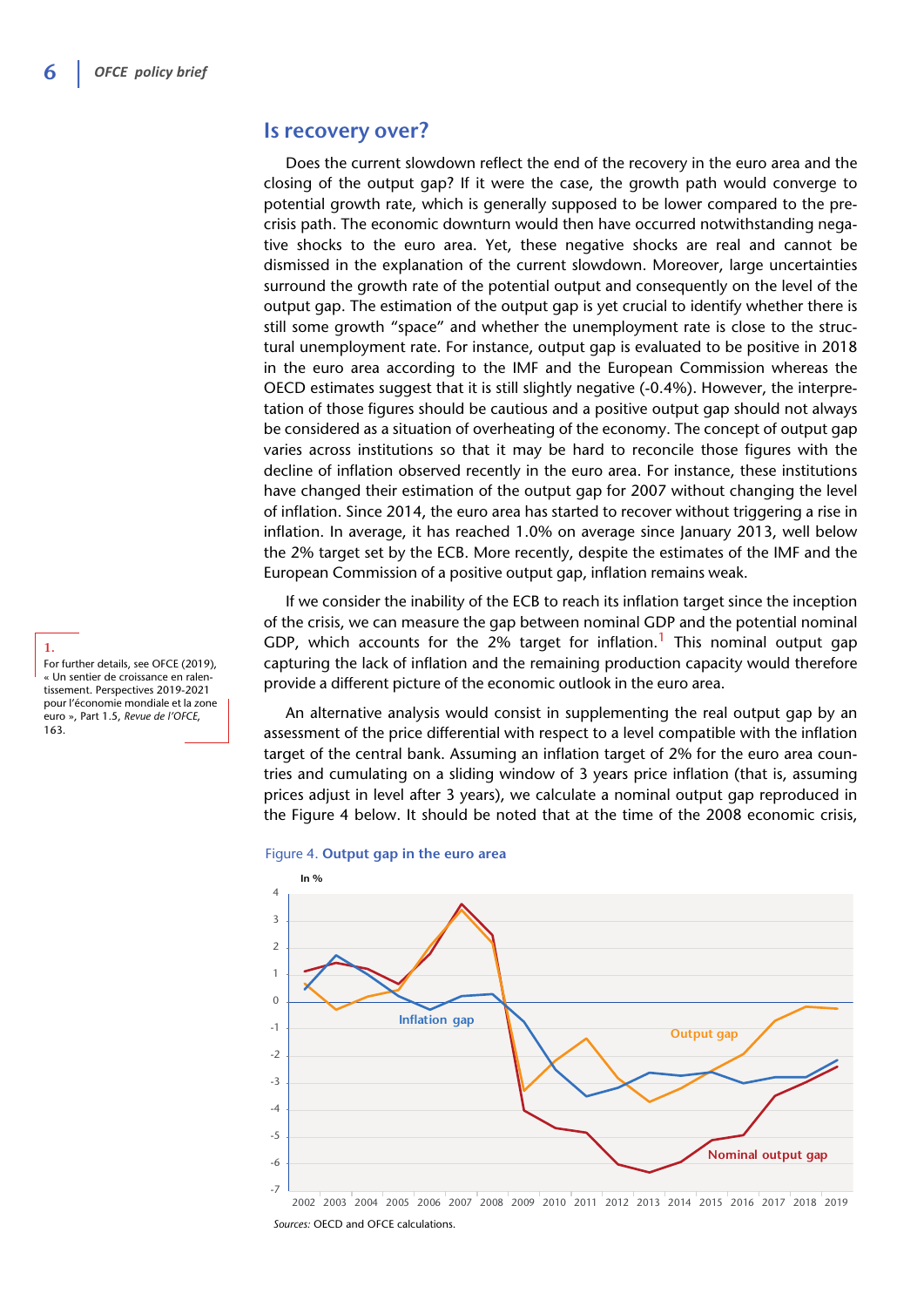the inflation gap was small. Since, it has been negative triggering a difference between the standard estimates of the output gap and the nominal output gap, which accounts for the price difference.

## **Are fiscal policies really constrained?**

Against the backdrop of the economic slowdown in the euro area, a fiscal stimulus has been advocated in the public debate (e.g. European Commission, 2019; OECD, 2019). This raises the issue of the fiscal space to implement the stimulus. By definition, the fiscal space allow a government to change the policy stance without challenging the sustainability of its public finances. In theory, a public debt is sustainable provided future discounted fiscal surpluses make it possible to repay the current level of debt. This definition is, however, not very informative in practice. Ghosh *et al.* (2013) consider that a government has room for manoeuvre if it manages to finance its deficit without excessive pressure on the interest rate. From a fiscal point of view, recent interest rate developments show that there is still an important demand from investors for public debt, suggesting that a more expansionary fiscal policy would not necessarily translate into higher risk premia that would jeopardize public debt sustainability. In fact, the recent evolution of interest rates has made the critical gap (the difference between the nominal GDP growth rate and the apparent interest rate on debt) negative that leads to a spontaneous reduction of debt, a phenomenon put forward by Blanchard (2019) (Figures 5). Italy could however appear as an exception as the





*Note:* The adjusted rate is computed following the methodology developed in Blanchard Olivier (2019), "Public Debt and Low Interest Rates", *American Economic Review*, 109 (4): 1197-1229. *Sources:* Datastream, OFCE calculations.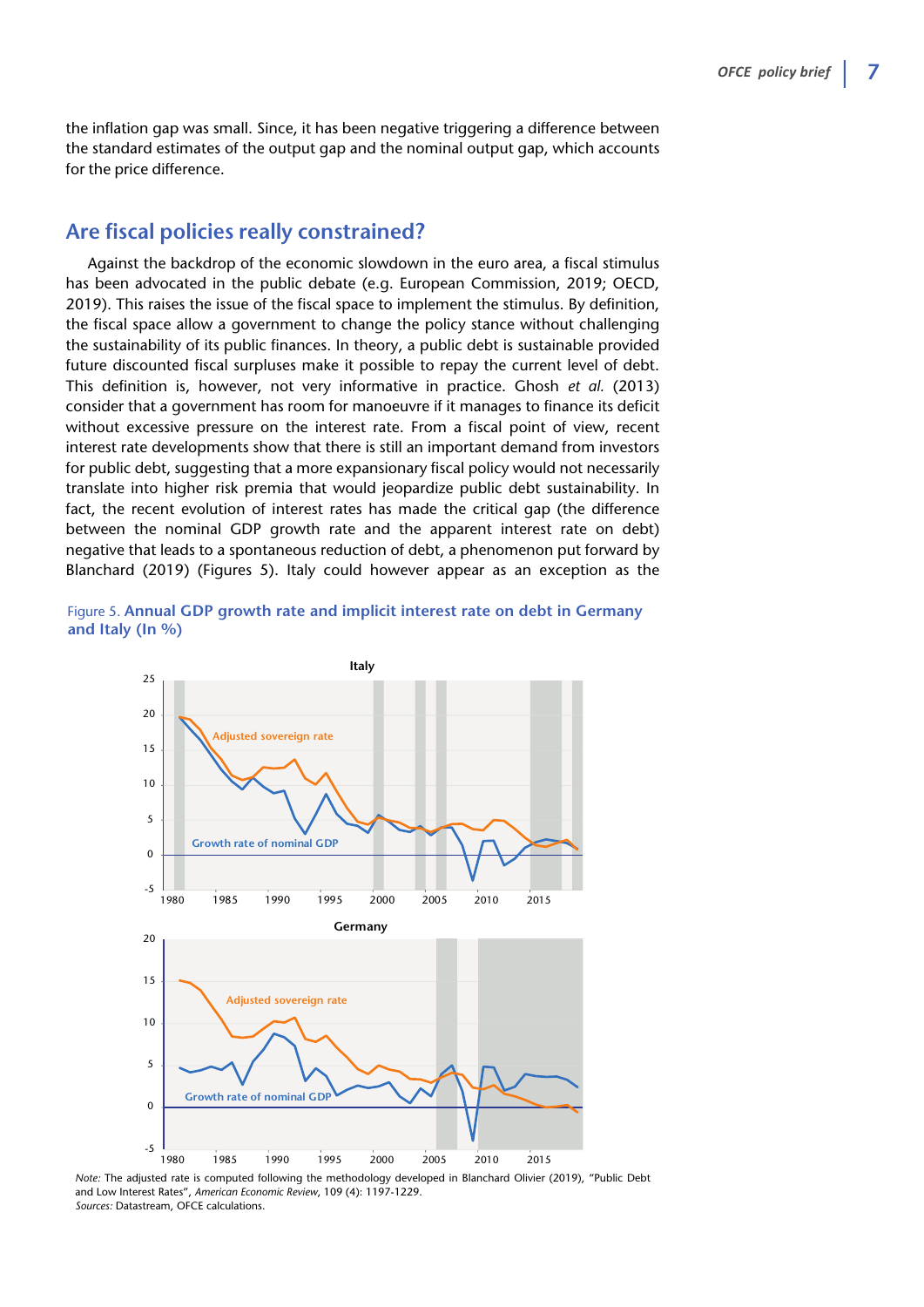measures announced by the former coalition caused an increase in rates in the Spring of 2019 and that political risk has not completely dissipated so far.

In the euro area, we must yet also account for the existing fiscal rules. Countries are actually committing not only to a deficit below 3% of GDP, but also to reducing the structural deficit and converging their public debt to 60% of GDP in 20 years, which requires significant efforts for many countries. France, Italy and Spain have already reduced efforts in relation to their initial commitments. The drop in sovereign rates, however, would provide room for manoeuvre in 2020 without necessarily compromising compliance with the rules in force.

#### **A pathway to reach the debt target**

Fiscal rules and targets have been driving the fiscal policies of the EA since its very start. The fiscal consolidation implemented between 2010 and 2015 contributed to the stabilization of public debt in most of the EA countries, although often at heavy costs in terms of output and unemployment. However, public debt ratios are still high in some countries, raising questions about their ability to bring the debt-to-GDP ratio back to 60%.

Discussions on the need for additional fiscal consolidation will not stop as long as the debt-to-GDP ratio is above or not converging towards 60% although there is no economic rationale for this figure. Using the iAGS model for euro area medium term projections, we therefore simulate the path of public debt-to-GDP ratios to 60% until 2040, which is the horizon of the debt rule incorporated in the Stability and Growth Pact and in the Fiscal Compact. It provides a twofold assessment for individual countries in the euro area: according to the fulfilment of this rule, the simulation tells which are the countries and the extent to which they require additional fiscal consolidation and which are those with sufficient fiscal space to implement a fiscal stimulus.

The model (see box for details) allows to simulate fiscal policy and macroeconomic interactions of the main countries of the EA: Austria, Belgium, Finland, France, Germany, Greece, Ireland, Italy, the Netherlands, Portugal and Spain.<sup>2</sup>

The baseline scenario assumes no new fiscal policies after 2021. We acknowledge that this scenario is not realistic but it helps to understand the current situation that each country is facing. We make specifically two assumptions: 1) there is no fiscal impulse<sup>3</sup> after 2021, 2) interest rates converge to a "normal" situation after 2024 (there are no risk premia, inflation expectations are anchored at 2%/y and real interest rate are equal to potential growth).<sup>4</sup> Under those assumptions, we compute for each country public debt, structural balance, inflation and the GDP growth rate from 2019 to 2040, taking into account linkages between countries through trade and interest rates. We search then a pathway leading to 60% public debt-to-GDP ratio in 2040 in every country minimizing the cumulative output loss. We first present baseline results and then discuss sensitivity to key parameters such as interest rates.

In the baseline scenario, France, Italy, Spain, and Belgium would not reach the 60% debt-to-GDP ratio by 2040 (see Figure 6), implying that further fiscal adjustment would be needed beyond 2021. For Belgium, France and Spain, the amount of fiscal consolidation required to achieve 60% debt is more than 2% of GDP over the next 20 years (see Table 1). Moreover, these countries would have to concentrate their fiscal consolidation efforts until 2026-2028. For Italy, the required fiscal consolidation is twice larger, because of higher initial debt burden, higher interest rates and lower potential growth. Fiscal consolidation would have to be large (around 5% of GDP) and longlasting to meet the 60% criterion. Finally, countries experiencing a decrease in the

**2.** Broad principles of the model are available at [www.iags-project.](http://www.iags-project.org/documents/iags_appendix2013.pdf)  [org/documents/iags\\_appendix](http://www.iags-project.org/documents/iags_appendix2013.pdf)  [2013.pdf.](http://www.iags-project.org/documents/iags_appendix2013.pdf) Various evolutions have been made since. Please consult iAGS and iASES reports and related publications for more details at www.iags-

project.org.

**3.** Fiscal impulse is measured under a bottom-up approach. From the revenue side, the fiscal impulse is measured by the discretionary new measures (excluding the impact of short-run changes in the tax elasticity). Meanwhile, the fiscal impulse from expenditures is measured by the difference between the growth rate of primary expenditures and the potential growth of GDP, weighted by the share of primary expenditures on GDP.

In our model fiscal multipliers (for each country, different for each fiscal tool) tend to 0.5 (short term) when the output gap is 0. Long term and cumulative multipliers are 0 in the long run. They are higher when the output gap is negative, reaching a

maximum of 1.5 for expenditures and 0.6 for taxes, consistently with the empirical consensus.

**4.**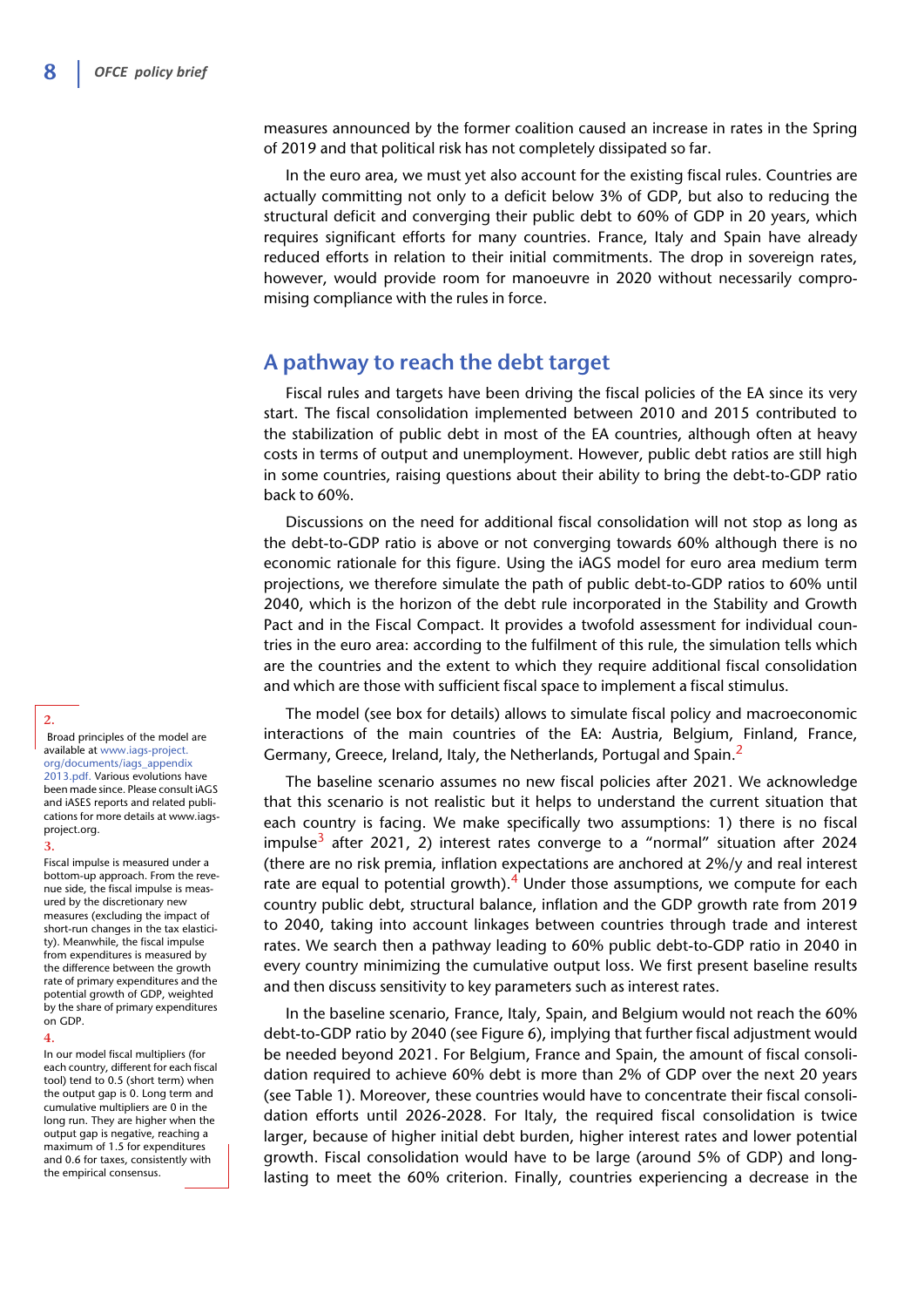#### Figure 6. **Public debt in 2040, fiscal impulse and output gap (Baseline scenario versus 60% debt to GDP ratio in 2040)**



**Public debt ratio in 2040**



**Average output gap (2018-2040)**



*Source:* iAGS model.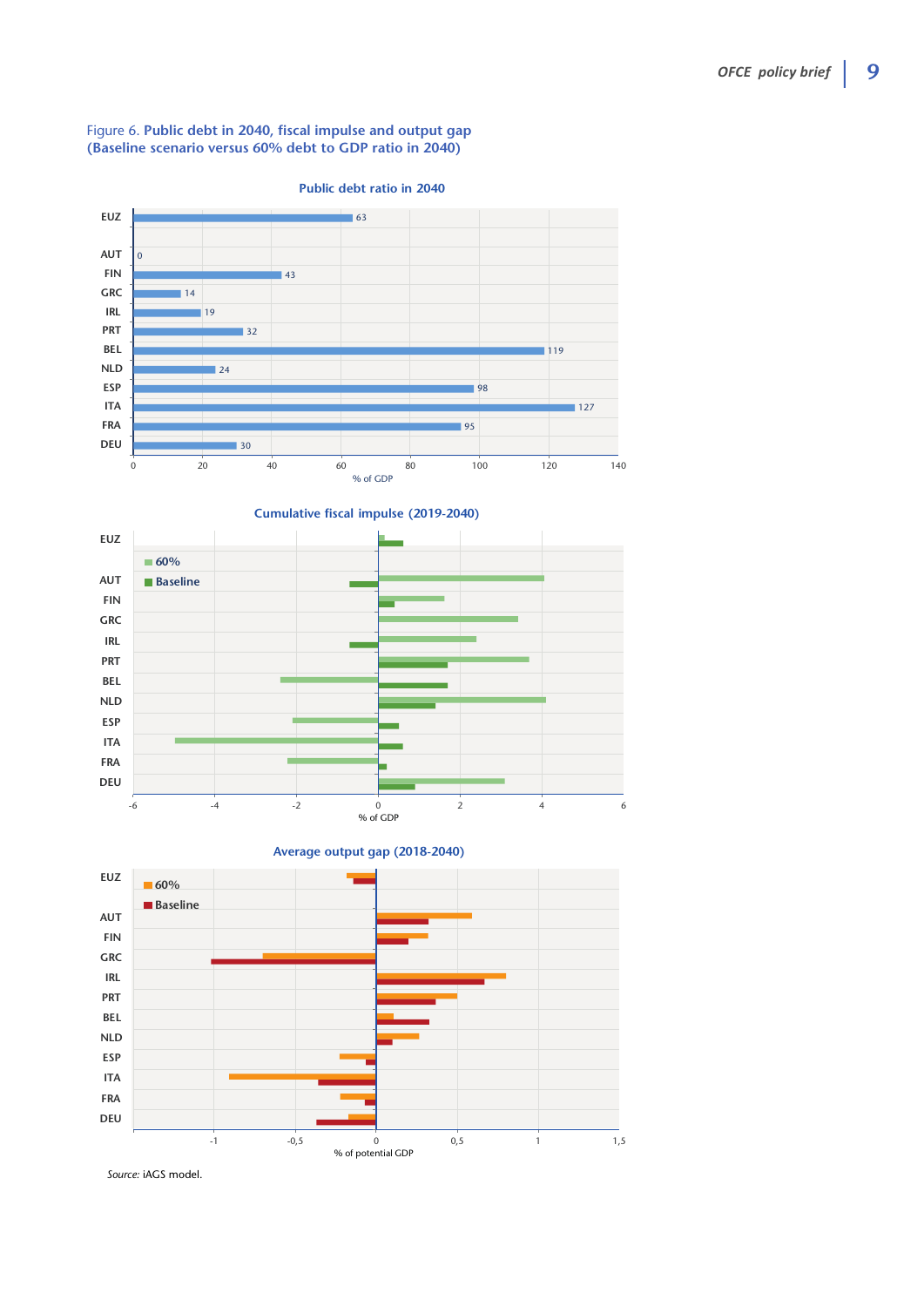public debt below the 60% threshold would benefit from and use their fiscal space. With all countries linked through trade, the use of fiscal space in these countries alleviates the burden of countries without fiscal space. Stated differently, would countries with fiscal space renounce to use it to stimulate their economy, the burden for other countries would be larger. On average, EA growth would be 0.1 point lower for 2021- 2025 in that case.

|            | Public debt (% of GDP) |      | <b>Structural balance</b><br>(% of GDP) |        | <b>Cumulative</b><br>fiscal impulse | GDP growth rate (%) |           | Average<br>output gap | <b>Inflation rate</b><br>(%) |
|------------|------------------------|------|-----------------------------------------|--------|-------------------------------------|---------------------|-----------|-----------------------|------------------------------|
|            | (1)                    | (2)  | (3)                                     | (4)    | (5)                                 | (6)                 | (7)       | (8)                   | (9)                          |
|            | 2020                   | 2040 | 2020                                    | 2040   | $2019-()$ *                         | 2019-2021           | 2022-2040 | 2019-40               | 2019-21                      |
| <b>DEU</b> | 57                     | 60   | 1.2                                     | $-3.0$ | 3.1(2024)                           | 1.0                 | 1.8       | $-0.2$                | 1.4                          |
| <b>FRA</b> | 99                     | 60   | $-2.4$                                  | $-0.5$ | $-2.2(2026)$                        | 1.3                 | 1.3       | $-0.2$                | 1.5                          |
| <b>ITA</b> | 134                    | 60   | $-1.8$                                  | 4.0    | $-5.0(2032)$                        | 0.1                 | 0.3       | $-0.9$                | 0.8                          |
| <b>ESP</b> | 97                     | 60   | $-2.6$                                  | $-0.1$ | $-2.1(2026)$                        | 1.7                 | 1.0       | $-0.2$                | 1.1                          |
| <b>NLD</b> | 47                     | 60   | 0.3                                     | $-3.6$ | 4.1(2026)                           | 1.6                 | 1.7       | 0.3                   | 1.8                          |
| <b>BEL</b> | 102                    | 60   | $-2.7$                                  | 0.1    | $-2.4(2028)$                        | 1.1                 | 1.0       | 0.1                   | 1.7                          |
| <b>PRT</b> | 118                    | 60   | 0.8                                     | $-0.2$ | 3.7(2026)                           | 1.7                 | 1.6       | 0.5                   | 1.2                          |
| IRL        | 58                     | 60   | $-1.6$                                  | $-3.8$ | 2.4(2025)                           | 3.6                 | 3.7       | 0.8                   | 0.7                          |
| <b>GRC</b> | 170                    | 60   | 4.3                                     | 2.7    | 3.4(2027)                           | 1.8                 | 1.0       | $-0.7$                | 1.0                          |
| <b>FIN</b> | 59                     | 60   | $-0.6$                                  | $-2.6$ | 1.6(2023)                           | 1.3                 | 1.3       | 0.3                   | 1.4                          |
| <b>AUT</b> | 66                     | 60   | 0.8                                     | $-3.4$ | 4.1 (2029)                          | 1.7                 | 2.0       | 0.6                   | 2.4                          |
| EA         | 86                     | 60   | $-0.7$                                  | $-1.2$ | 0.2                                 | 1.2                 | 1.4       | $-0.2$                | 1.4                          |

Table 1. **Pathway to 60% debt-to-GDP ratio. Public finance and output performance (baseline scenario except +/- 0.5 fiscal impulses depending on public debt gap vis-à-vis 60% target)**

\*the last year of fiscal impulse is in brackets. Beyond that year, fiscal impulse is null. A positive (respectively negative) fiscal impulse means that an expansionary (respectively restrictive) fiscal policy is implemented.

*Source:* iAGS model.

Although all EA countries could meet the 60% criteria in 2040, this would imply a reduction in growth for countries implementing additional fiscal consolidation (see table 1). Not only would growth would be lower in the EA as a whole, but the heterogeneity in growth performance would also widen. Moreover, growth would deteriorate in countries that have already suffered from the double dip recession. The countries with fiscal space are already those in which the unemployment rate has recovered to or is close to pre-crisis levels. This outcome clearly questions the social sustainability of adopting additional consolidation measures to cope with existing fiscal rules. As illustrated in previous iAGS and iASES reports, a trade-off naturally arises between the debt objective and the growth objective.

The simulations suggest that fiscal consolidation will still be large in the future, intensifying the risk of an extended economic slowdown, possibly amplified by external events (trade threats, Brexit, China's slump). This may also feed social discontent, and add deflationary pressures to the euro area, notably in countries where the output gap is negative and the unemployment rate is high (Spain, Italy and France). It shall be recommended to apply fiscal rules with flexibility, giving more time to reach the mostly symbolic threshold of debt-to-GDP ratio of 60%.

The conclusions that may be drawn are twofold. First, EA countries should not commit to additional fiscal consolidation unless the "nominal" output gaps are closed. Second, countries with fiscal room for manoeuvre should use it to sustain growth in the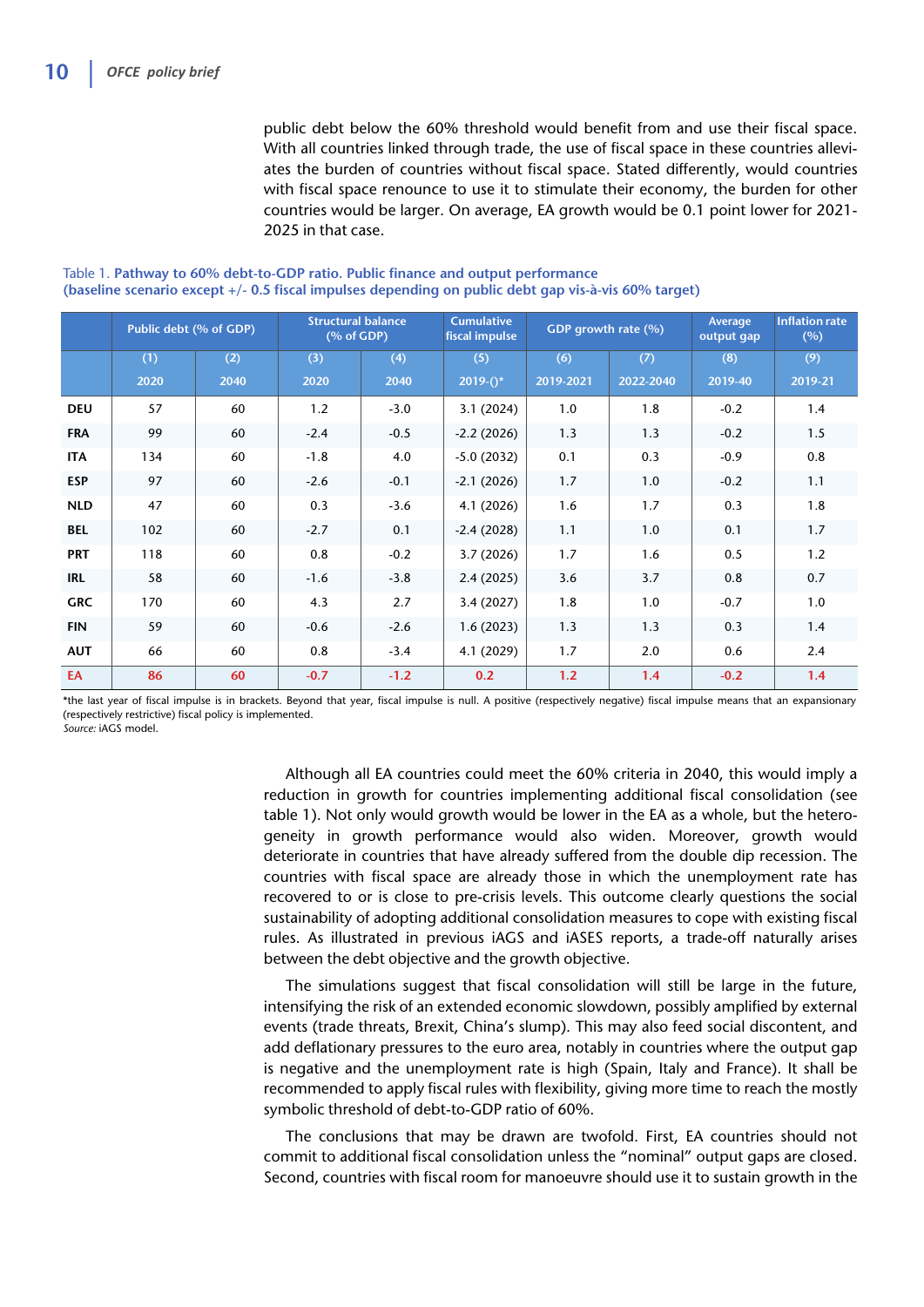EA, especially Germany. In this country, fiscal space can be used swiftly to stabilize its economic activity as the manufacturing sector is suffering from global shocks and from the shock in the automobile industry. This would sustain economic activity with positive spillovers to other countries; meanwhile, it would keep the unemployment rate at a low level without putting at risk debt sustainability (the 60% debt-to-GDP ratio could still be achieved in 2040).

#### A pathway depending on interest rates

In the baseline scenario, we kept interest rates at low levels (near their 2019 level) until 2024. There is considerable uncertainty on the path of future interest rates, and they could stay at low level for a longer time. In that case, it would ease the achievement of the 60% debt-to-GDP ratio for countries that have to consolidate. To assess this, we now simulate an alternative scenario where interest rates on public debt stay low until 2029 and compute fiscal impulses required to achieve the debt target. Debt burden would then be lower due to lower interest rates and fiscal space would be higher. In this alternative scenario, countries would have on average 0.5% of GDP of additional fiscal space. France, Italy and Spain could stop consolidation one to two years earlier.

|       | Table 2. Pathway to 60% debt-to-GDP ratio. Cumulative Fiscal impulse according to interest |
|-------|--------------------------------------------------------------------------------------------|
| rates |                                                                                            |

|            | <b>Baseline</b><br>(low rates until 2024) | <b>Alternative</b><br>(low rates until 2029) | difference        |
|------------|-------------------------------------------|----------------------------------------------|-------------------|
|            | (1)                                       | (2)                                          | $(3) = (2) - (1)$ |
|            | $2019-($ <sup>*</sup>                     | $2019-()$ *                                  |                   |
| <b>DEU</b> | 3.1(2024)                                 | 3.6(2025)                                    | 0.5               |
| <b>FRA</b> | $-2.2(2026)$                              | $-1.5(2024)$                                 | 0.7               |
| <b>ITA</b> | $-5.0(2032)$                              | $-4.3(2030)$                                 | 0.7               |
| <b>ESP</b> | $-2.1(2026)$                              | $-1.5(2025)$                                 | 0.6               |
| <b>NLD</b> | 4.1 (2026)                                | 4.6 (2027)                                   | 0.5               |
| <b>BEL</b> | $-2.4(2028)$                              | $-1.5(2027)$                                 | 0.9               |
| <b>PRT</b> | 3.7(2026)                                 | 4.3 (2027)                                   | 0.6               |
| <b>IRL</b> | 2.4(2025)                                 | 2.8(2026)                                    | 0.4               |
| <b>GRC</b> | 3.4(2027)                                 | 3.4(2027)                                    | 0.0               |
| <b>FIN</b> | 1.6(2023)                                 | 2.1(2024)                                    | 0.5               |
| <b>AUT</b> | 4.1 (2029)                                | 4.6 (2030)                                   | 0.6               |
| EA         | 0.2                                       | 0.7                                          | 0.6               |

\* The last year of fiscal impulse is in brackets. Beyond that year, fiscal impulse is null. *Source:* iAGS model.